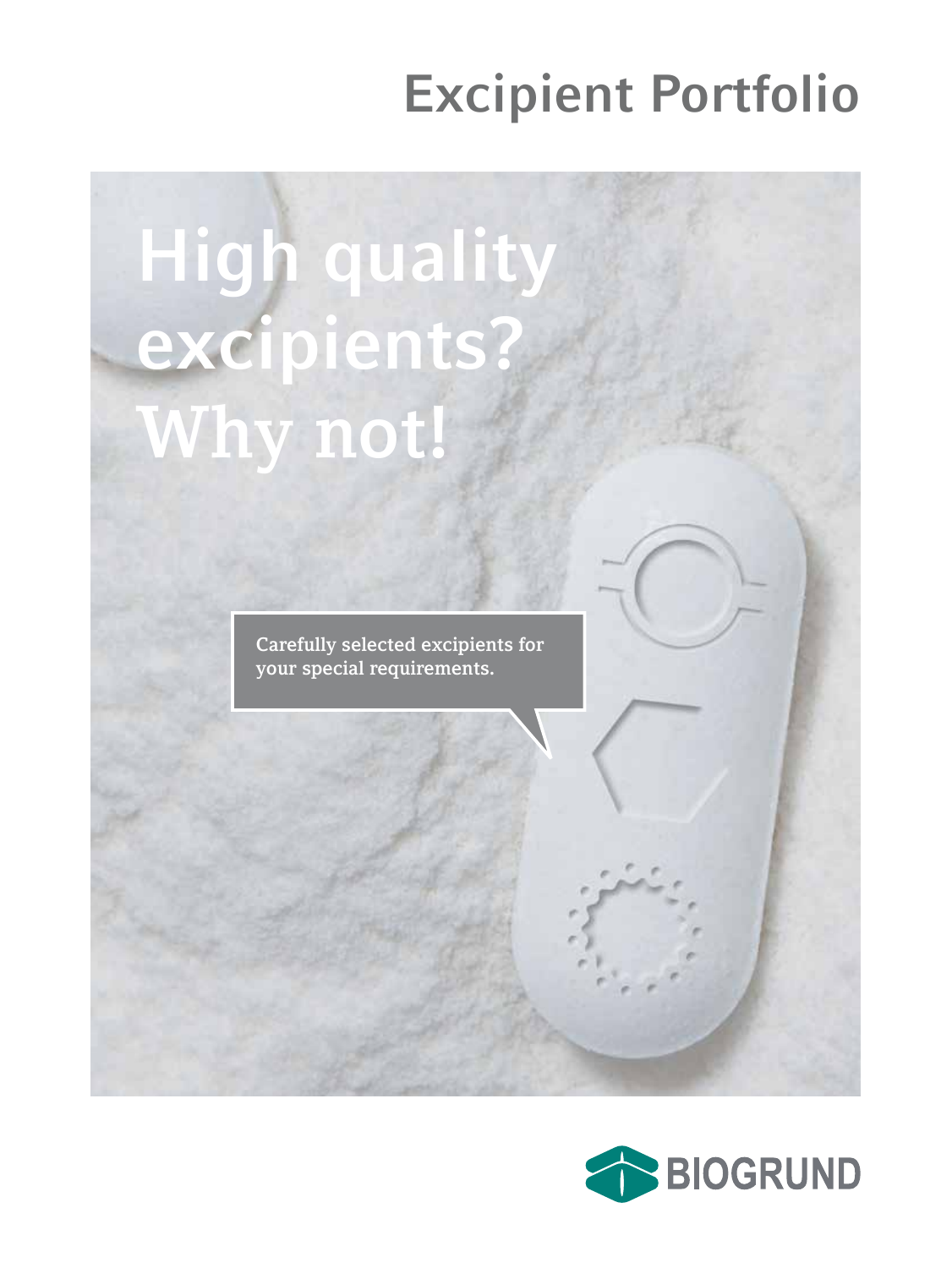**Easy, fast and reliable. BIOGRUND guarantees quality and reproducibility.** 

### **Excipients**

**BIOGRUND** offers high quality excipients for the pharmaceutical and nutraceutical industry.

We provide **Cellulose Ethers** whose properties depend on the type of substituent, the number of substituted hydroxy groups and their distribution. They are soluble in water and/or organic solvents depending on the type and number of ether groups introduced. Some cellulose ethers (e.g. methyl and hydroxypropyl celluloses) show reverse solubility in water, i.e. they can be flocculated from their aqueous solutions by heating.

**Pigments, Dyes & Lakes** are available in natural or synthetic forms and in different solubilities. For coloring of all kinds of products: liquids, powders, creams, tablets, chewing gums and more.

**Other Excipients** besides cellulose, pigments, dyes & lakes are available, which can be used as binders, fillers, plasticizers and lubricants.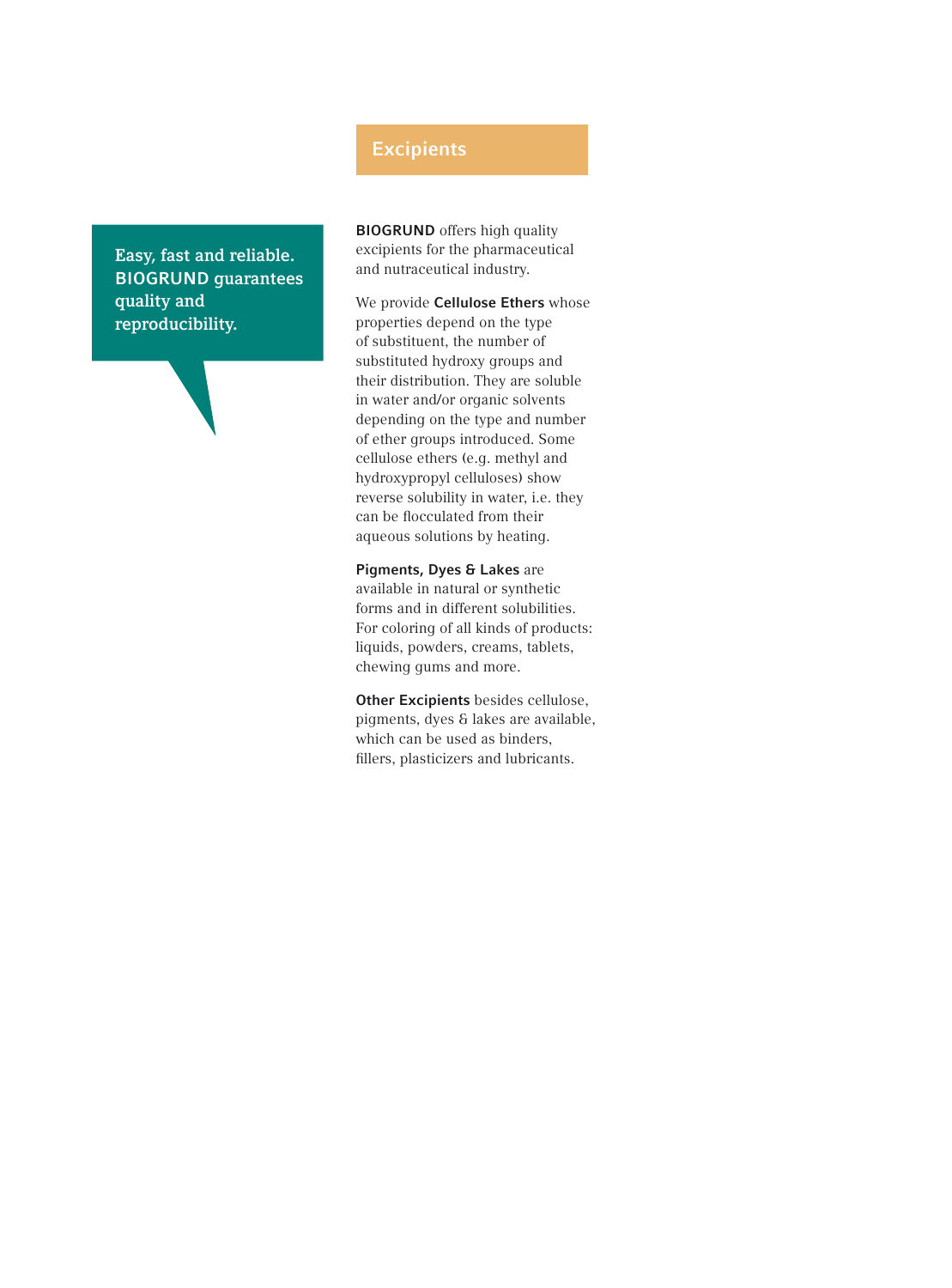Choosing the right excipient is one of the first steps in a long manufacturing process. **BIOGRUND** is there to support you from the very beginning and will help you to maximize your chances of creating the perfect finished products.

Beside the wide range of film forming polymers our offered excipients can increase flowability and lubricity of your product, can give color and can adjust disintegration times. A carefully selected excipient can reduce manufacturing costs by being multifunctional.

In general, excipients are important for accurate drug delivery within the human body. An excipient should match the intended dosage form of the drug, adjusted to regulations, demonstrate great organoleptic properties, be easy to source and work effectively.

The chosen excipient should have the ideal pharmacokinetic properties for your intended application. It should also fit into your manufacturing plan and work well with your equipment. Deciding factors include the intended use of the compound, environmental conditions or the amount of compound needed that might affect an excipient.

We help you selecting high quality excipients of your need with the right quality (Pharma-/Nutraceutical, Cosmetics). Please contact us for further information.

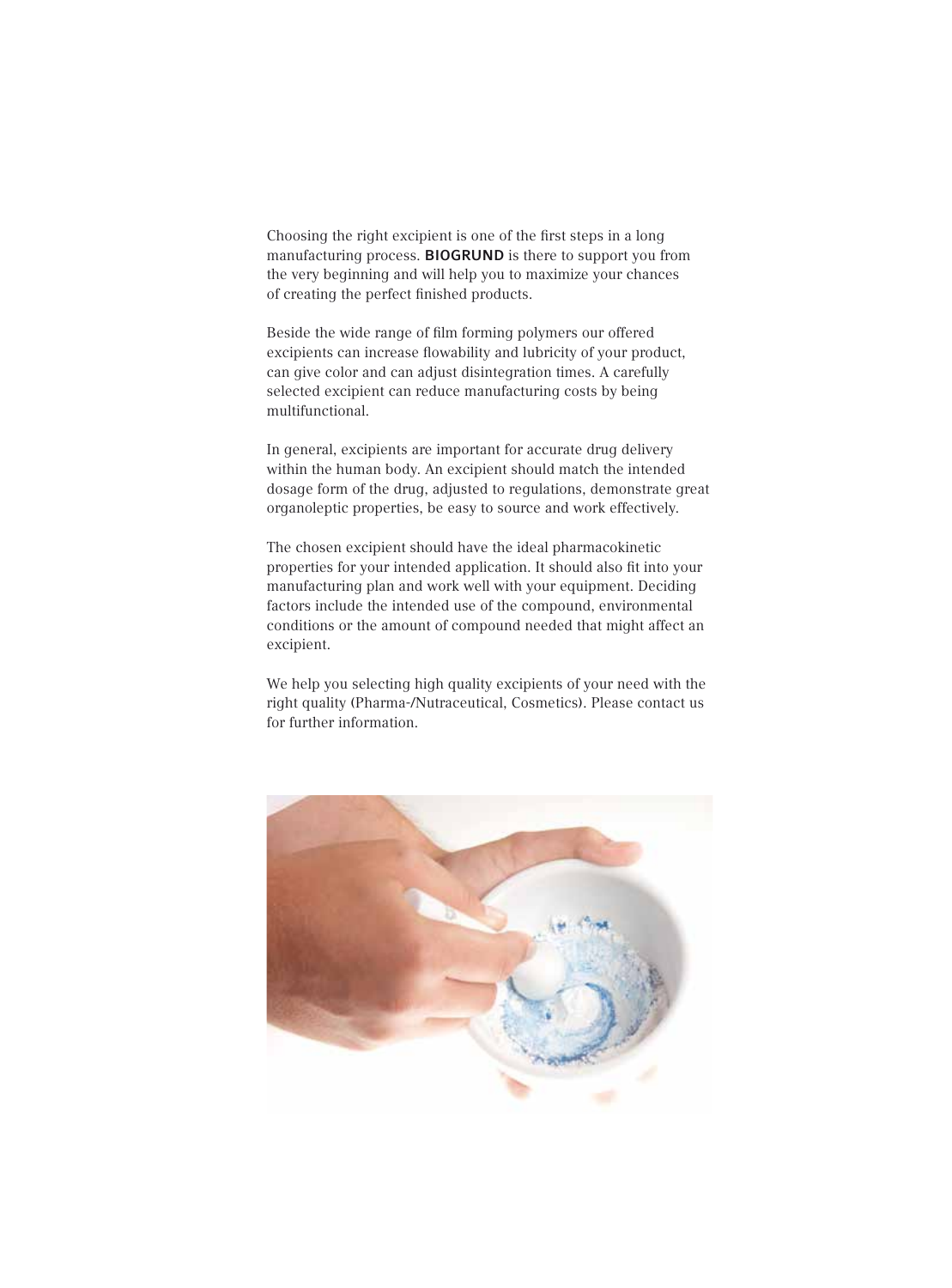### Cellulose Ethers

| Chemical name                                     | CAS No.         | E No. | Monograph    |        |              |           |  |
|---------------------------------------------------|-----------------|-------|--------------|--------|--------------|-----------|--|
|                                                   |                 |       | EP           | USP/NF | JP           | <b>BP</b> |  |
| Ethyl Cellulose                                   | 9004-57-3       | E462  |              |        | $\sqrt{P^E}$ | X         |  |
| Hydroxyethyl Cellulose                            | $9004 - 62 - 0$ | X     | $\checkmark$ |        | X            | X         |  |
| Hydroxypropyl Cellulose<br>Food                   | 9004-64-2       | E463  | X            | X      | X            | X         |  |
| Hydroxypropyl Cellulose<br>Pharma                 | 9004-64-2       | X     |              |        |              | X         |  |
| Hydroxypropylmethyl<br>Cellulose (Hypromellose) * | $9004 - 65 - 3$ | E464  |              |        |              | X         |  |
| Methyl Cellulose *                                | 9004-67-5       | E461  |              |        |              | X         |  |
| Sodium Carboxymethyl<br>Cellulose *               | 9004-32-4       | E466  | $\checkmark$ |        |              | X         |  |

\* selected types of the excipients may differ in E-number, viscosity, particle size or monograph.

 $\checkmark$  in accordance with the monograph.

**x** not in accordance with the monograph.

 $\sqrt{P^E}$  only in accordance with the monograph from Japanese Pharmaceutical Excipients, not JP.

### **Distribution products**

Cellulose ethers by ShinEtsu (SE Tylose GmbH &Co. KG)

TYLOPUR Xtend Nutra® 4T (Hypromellose)

TYLOPUR Xtend Nutra® 15T (Hypromellose)

Tylopur® 90SH-100000SR (Hypromellose)

Tylopur® DG-4T (Hypromellose)



#### **Brand name Description/Application**

- extended release of active ingredients
- for nutraceutical/nutritional applications
- viscosity grade 4000mPas
- extended release of active ingredients
- for nutraceutical/nutritional applications
- viscosity grade 15000 mPas
- for sustained release (matrix tablets)
- thickening, suspending, plaster/dermal patch
- viscosity grade 100000 mPas
- for disinfectant gels / hand sanitizer gels
- thickener agents to increase the viscosity
- viscosity grade 4000 mPas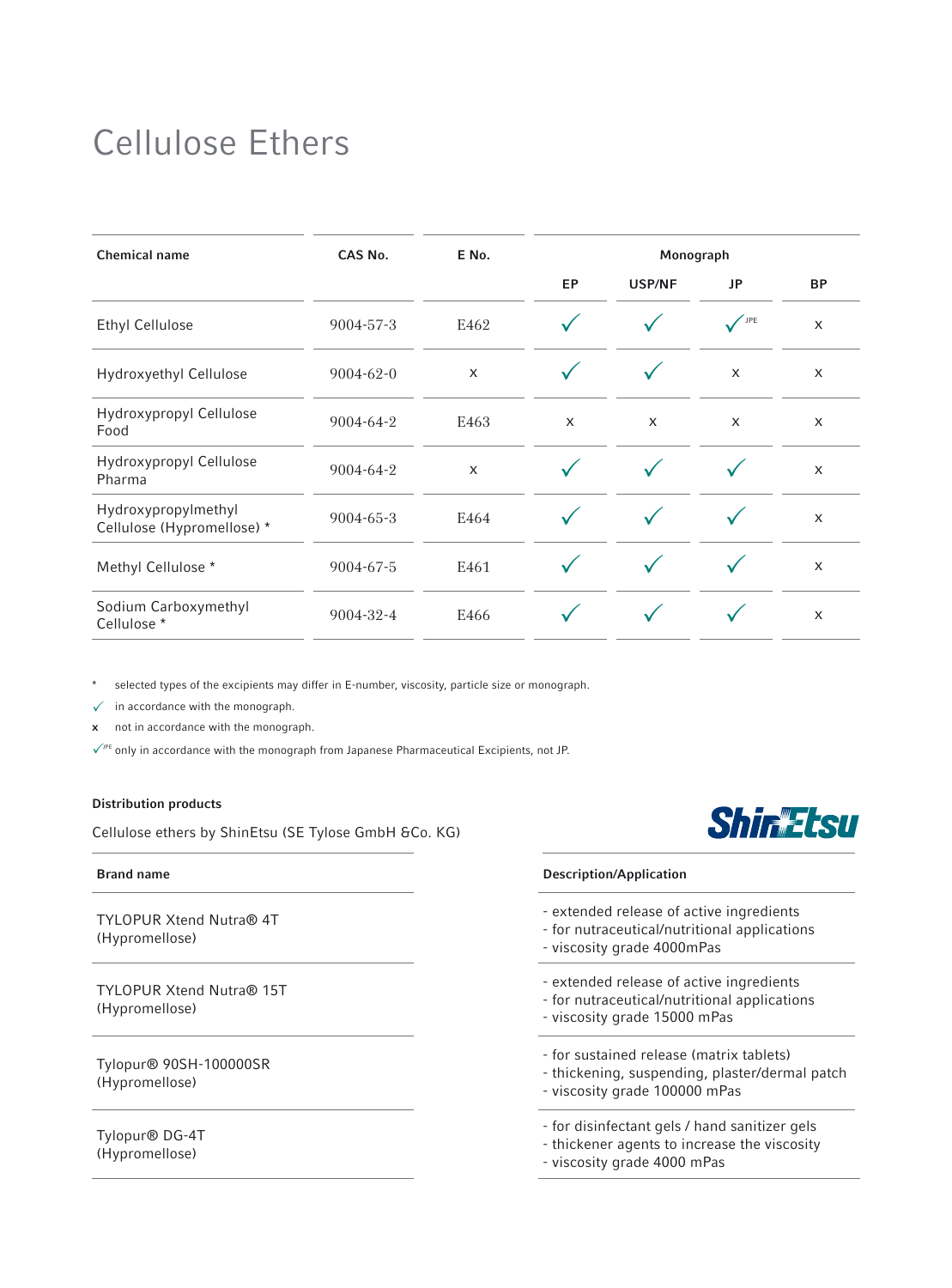### Pigments, Dyes & Lakes

| Chemical name               | CAS No.                             | E No.    | Monograph    |              |              |                           |
|-----------------------------|-------------------------------------|----------|--------------|--------------|--------------|---------------------------|
|                             |                                     |          | EP           | USP/NF       | JP           | <b>BP</b>                 |
| Allura Red AC               | 68583-95-9                          | E129     | X            | X            | X            | $\pmb{\times}$            |
| Azorubine, Carmoisine       | 84041-67-8                          | E122     | X            | X            | X            | X                         |
| <b>Brilliant Blue FCF</b>   | 15792-67-3                          | E133     | $\mathsf X$  | X            | $\mathsf X$  | $\mathsf X$               |
| Copper Chlorophyllin        | 11006-34-1                          | E141(ii) | X            | X            | X            | X                         |
| Indigotine, Indigo Carmine  | 16521-38-3                          | E132     | X            | X            | X            | X                         |
| Iron Oxide Black            | 1317-61-9                           | E172     | X            | $\checkmark$ | $\sqrt{P^E}$ | $\mathsf X$               |
| Iron Oxide Brown *          | 1309-37-1<br>51274-00-1<br>1317-6-9 | E172     | X            | X            | X            | X                         |
| Iron Oxide Red              | 1309-37-1                           | E172     | X            | $\checkmark$ | $\sqrt{P^E}$ | $\boldsymbol{\mathsf{X}}$ |
| Iron Oxide Yellow           | 51274-00-1                          | E172     | X            | $\checkmark$ | $\sqrt{P^E}$ | $\pmb{\times}$            |
| Patent Blue V               | 3536-49-0                           | E131     | X            | X            | X            | X                         |
| Ponceau 4R, Cochineal Red A | 2611-82-7                           | E124     | X            | X            | X            | X                         |
| Quinoline Yellow            | 100208-62-6                         | E104     | $\mathsf X$  | X            | X            | X                         |
| Riboflavin                  | 83-88-5                             | E101(i)  | $\checkmark$ | X            | X            | X                         |
| Sunset Yellow FCF           | 15790-07-5                          | E110     | $\mathsf X$  | X            | X            | X                         |
| Tartrazine                  | 12225-21-7                          | E102     | X            | X            | X            | X                         |
| <b>Titanium Dioxide</b>     | 13463-67-7                          | E171     | $\checkmark$ | $\checkmark$ |              |                           |

\* selected types of the excipients may differ in E-number, viscosity, particle size or monograph.

 $\checkmark$  in accordance with the monograph.

**x** not in accordance with the monograph.

 $\checkmark^\text{PEC}$  only in accordance with the monograph from Japanese Pharmaceutical Excipients, not JP.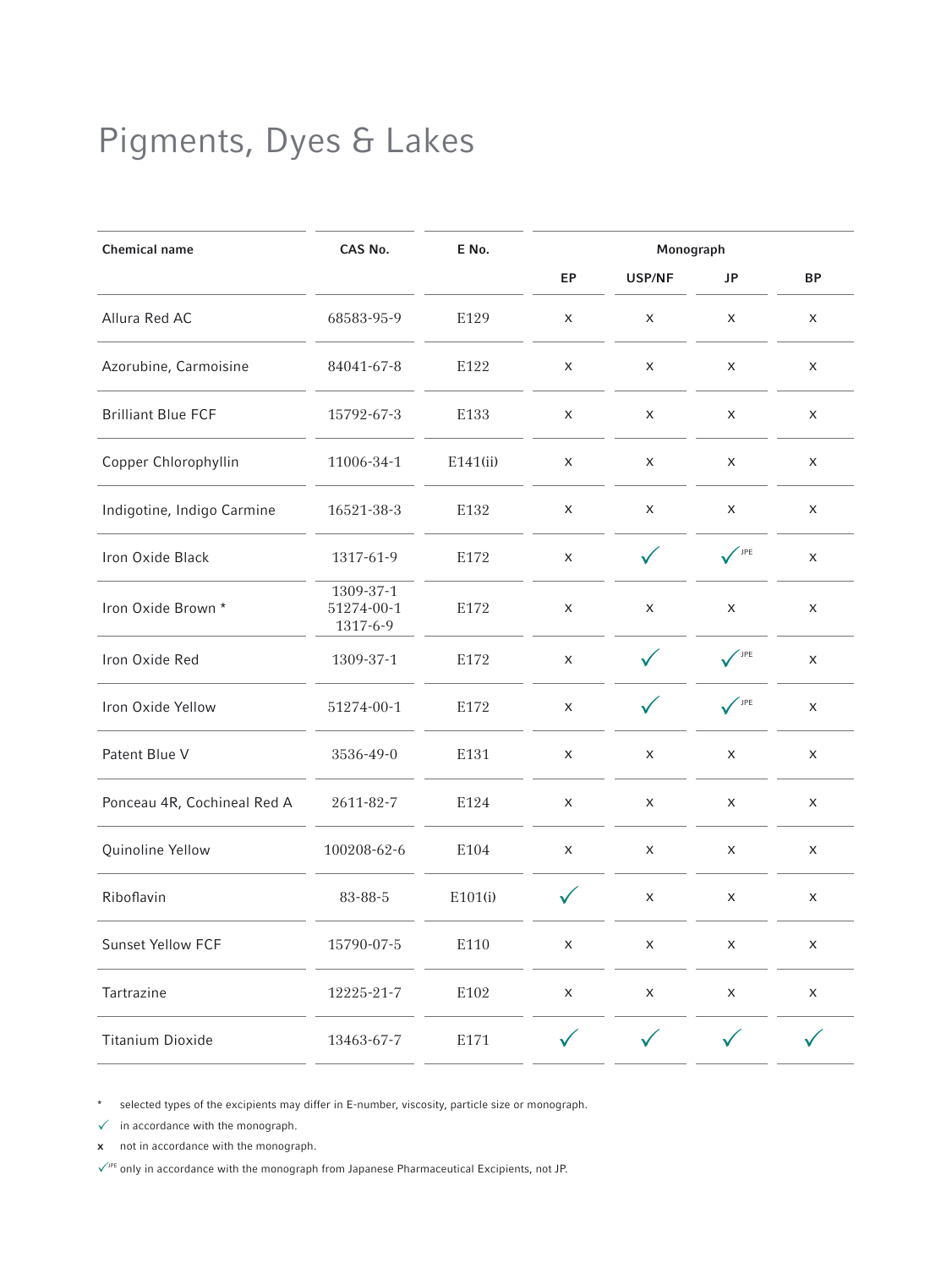### Further Excipients

| Chemical name                           | CAS No.       | E No.                     | Monograph      |                |                           |                |
|-----------------------------------------|---------------|---------------------------|----------------|----------------|---------------------------|----------------|
|                                         |               |                           | EP             | USP/NF         | JP                        | <b>BP</b>      |
| Acacia Gum                              | 9000-01-5     | E414                      | ✓              |                | X                         | X              |
| <b>Betadex</b>                          | 7585-39-9     | E459                      | $\checkmark$   | $\checkmark$   | $\mathsf X$               | $\mathsf X$    |
| Calcium Hydrogen Phosphate *            | 7757-93-9     | E341 (ii)                 | $\checkmark$   | $\checkmark$   | $\checkmark$              | X              |
| Calcium Hydrogen Phosphate<br>Dihydrate | 7789-77-7     | E341 (ii)                 | $\checkmark$   | $\checkmark$   | $\checkmark$              | X              |
| Citric Acid Anhydrous                   | 77-92-9       | E330                      | $\checkmark$   | $\checkmark$   | $\checkmark$              | $\pmb{\times}$ |
| Copovidone                              | 25086-89-9    | $\mathsf X$               | $\checkmark$   | $\checkmark$   | $\sqrt{P^E}$              | $\pmb{\times}$ |
| Corn Starch                             | 9005-25-8     | $\pmb{\times}$            | $\checkmark$   | $\checkmark$   | $\checkmark$              | X              |
| Glycerol                                | $56 - 81 - 5$ | E422                      | $\checkmark$   | X              | X                         | X              |
| Inulin (Polyfructose)                   | 9005-80-5     | $\boldsymbol{\mathsf{X}}$ | $\pmb{\times}$ | $\pmb{\times}$ | X                         | X              |
| Isomalt                                 | 64519-82-0    | E953                      | $\checkmark$   | $\checkmark$   | ✓                         | $\checkmark$   |
| Lactose Monohydrate                     | 64044-51-5    | $\mathsf X$               | $\checkmark$   | $\checkmark$   | $\checkmark$              | $\mathsf X$    |
| Lecithin (Soya)                         | 8002-43-5     | E322                      | $\pmb{\times}$ | $\pmb{\times}$ | $\boldsymbol{\mathsf{X}}$ | X              |
| Lecithin (Sunflower)                    | 8002-43-5     | E322                      | $\mathsf X$    | $\pmb{\times}$ | $\mathsf X$               | X              |
| Magnesium Stearate                      | 557-04-0      | E470b                     | $\checkmark$   | $\checkmark$   | $\checkmark$              | $\checkmark$   |

\* selected types of the excipients may differ in E-number, viscosity, particle size or monograph.

 $\checkmark$  in accordance with the monograph.

**x** not in accordance with the monograph.

 $\checkmark^\text{PEC}$  only in accordance with the monograph from Japanese Pharmaceutical Excipients, not JP.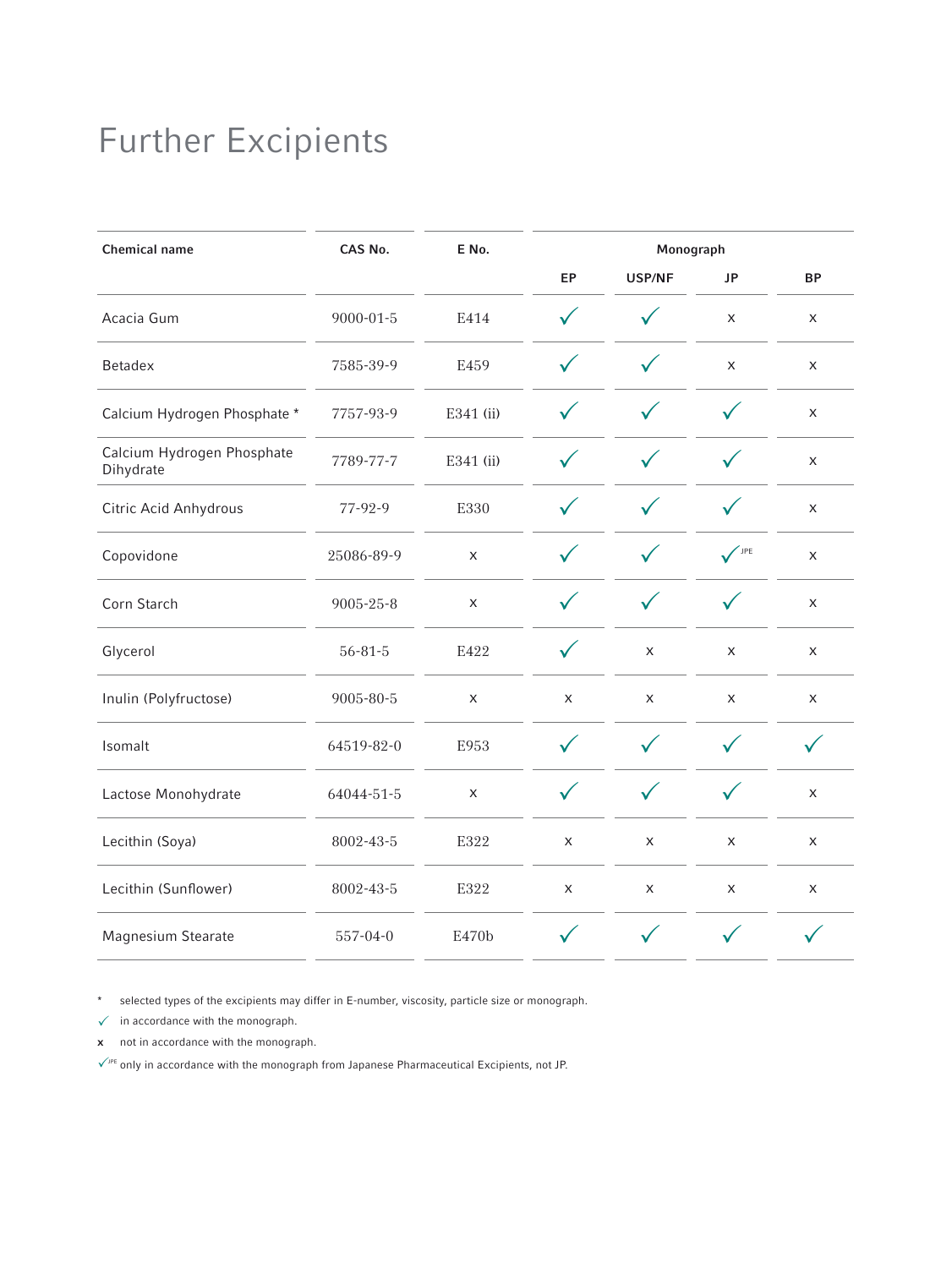## Further Excipients

| <b>Chemical name</b>                           | CAS No.       | E No. | Monograph    |              |                |                |  |
|------------------------------------------------|---------------|-------|--------------|--------------|----------------|----------------|--|
|                                                |               |       | EP           | USP/NF       | <b>JP</b>      | <b>BP</b>      |  |
| Mannitol                                       | 69-65-8       | E421  | ✓            |              | X              | X              |  |
| Medium-Chain Triglycerides                     | 73398-61-5    | X     | $\checkmark$ | $\checkmark$ | $\sqrt{P^E}$   | $\pmb{\times}$ |  |
| Polydextrose                                   | 68424-04-4    | E1200 | $\mathsf X$  | $\mathsf X$  | X              | $\pmb{\times}$ |  |
| Polyethylene Glycol<br>(Macrogols) 400-20000 * | 25322-68-3    | E1521 | $\checkmark$ | $\checkmark$ | $\checkmark$   | $\mathsf X$    |  |
| Polyvinylpolypyrrolidone *                     | 9003-39-8     | E1202 | $\checkmark$ | $\checkmark$ | $\checkmark$   | X              |  |
| Polyvinylpyrrolidone<br>(Povidone) *           | 9003-39-8     | E1201 | $\checkmark$ | $\checkmark$ | $\checkmark$   | X              |  |
| Pregelatinized Corn Starch                     | 9005-25-8     | X     | $\checkmark$ | $\checkmark$ | X              | X              |  |
| Propylene Glycol                               | $57 - 55 - 6$ | E1520 | ✓            | $\checkmark$ | $\checkmark$   | $\mathsf X$    |  |
| Silicon Dioxide *                              | 7631-86-9     | E551  | $\checkmark$ | $\checkmark$ | $\checkmark$   | $\mathsf X$    |  |
| Sodium Octenyl Succinate<br>Starch             | 66829-29-6    | E1450 | $\mathsf X$  | $\checkmark$ | $\pmb{\times}$ | X              |  |
| Sorbitol                                       | $50 - 70 - 4$ | E420  | $\checkmark$ | $\checkmark$ | $\pmb{\times}$ | X              |  |
| Stearic Acid                                   | $57 - 11 - 4$ | E570  | $\checkmark$ | $\checkmark$ | $\checkmark$   | $\checkmark$   |  |
| Talc                                           | 14807-96-6    | E553b | $\checkmark$ | $\checkmark$ | $\checkmark$   | $\pmb{\times}$ |  |
| Triethyl citrate                               | 77-93-0       | E1505 | ✓            | $\checkmark$ | X              | X              |  |

\* selected types of the excipients may differ in E-number, viscosity, particle size or monograph.

 $\checkmark$  in accordance with the monograph.

**x** not in accordance with the monograph.

 $\sqrt{P^E}$  only in accordance with the monograph from Japanese Pharmaceutical Excipients, not JP.